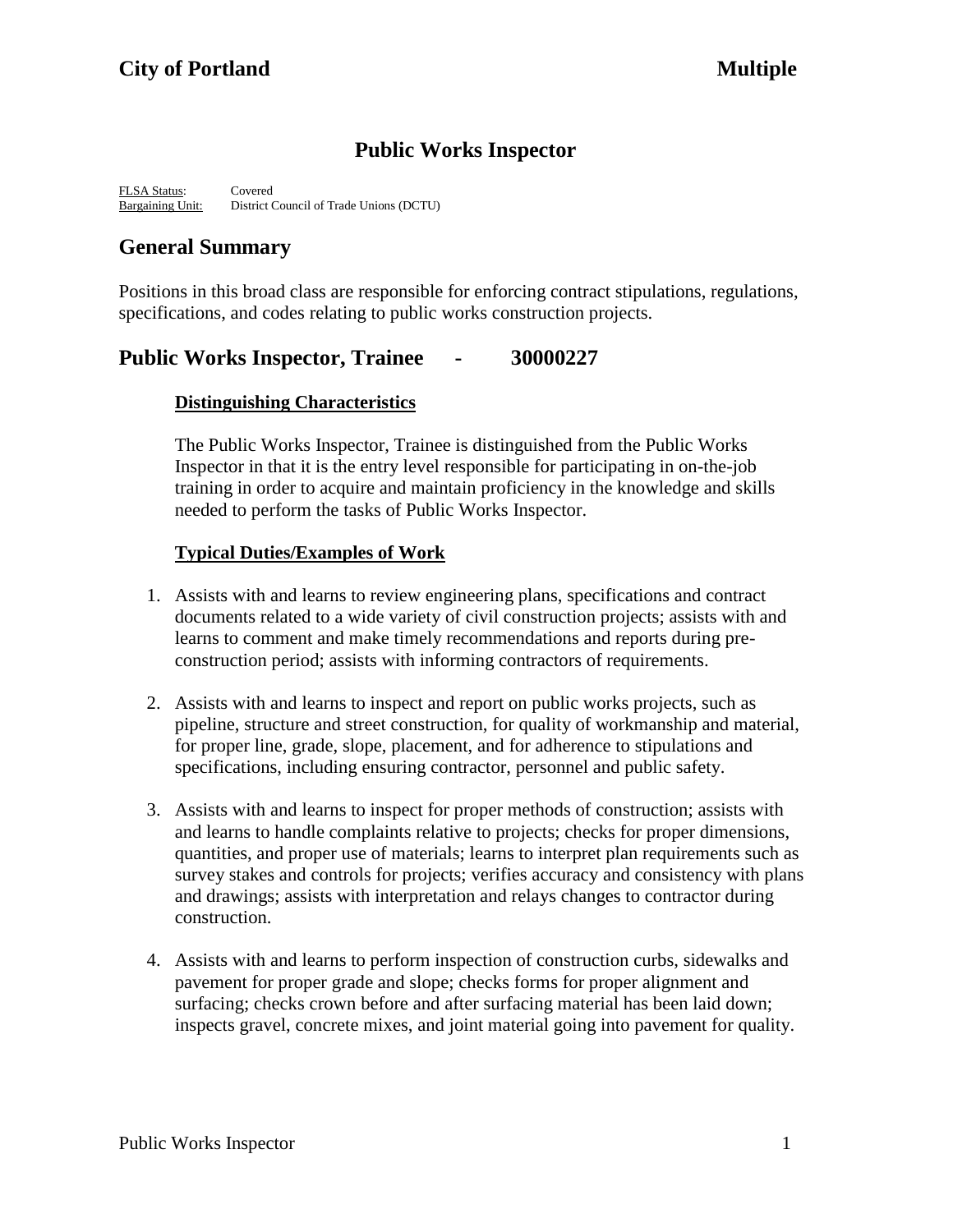# **City of Portland Multiple**

- 5. Assists with and learns to conduct inspection of manufacture and construction of pipeline. Learns to interpret specification requirements for contractors. Assists with and learns inspection of line and grade for pipeline placement of thrust anchors and concrete footings. Assists with and learns inspection of back-fill and cleanup, structural steel work including welding, sandblasting, and application of protective coatings.
- 6. Assists with and learns inspection of construction of pumping stations, including installation of equipment; checks amounts and types of materials and installations used; makes progress reports; learns to make recommendations to supervisor for modifications or alterations; assists with and learns inspection of underground utility installations for conformity to plans.
- 7. Assists with and learns final walk-through and measurement of work preformed; learns to ensure correctness and create payment documents; learns proper methods and procedures for testing of materials.
- 8. Responds to calls to work during emergencies.
- 9. Performs related duties as assigned.

### **Required Knowledge, Skills and Abilities**

Knowledge of: construction equipment and practices

Ability to: establish and maintain effective working relationships with a diversity of others; interact effectively, to problem solve and partner with citizens, community groups and/or contractors

Skill in: understanding and retaining oral and written construction-related information and instructions; reading and comprehending technical documents such as construction plans, specifications, contracts, procedure manuals, and inspection reports; math; oral and written communications

### **Special Requirements**

Valid state driver's license

#### **Classification History:**

Adopted: 2-03-99:

Class created as a result of DCTU Classification and Compensation Study 1998-99. This class is composed of the following classes:

> 3149 Public Works Inspector Trainee Adopted: 10-29-93 Revised: 07-11-94 (Revised Other Requirements)

June 2009 - Change Job Class number from 3149 to 30000227, due to system change.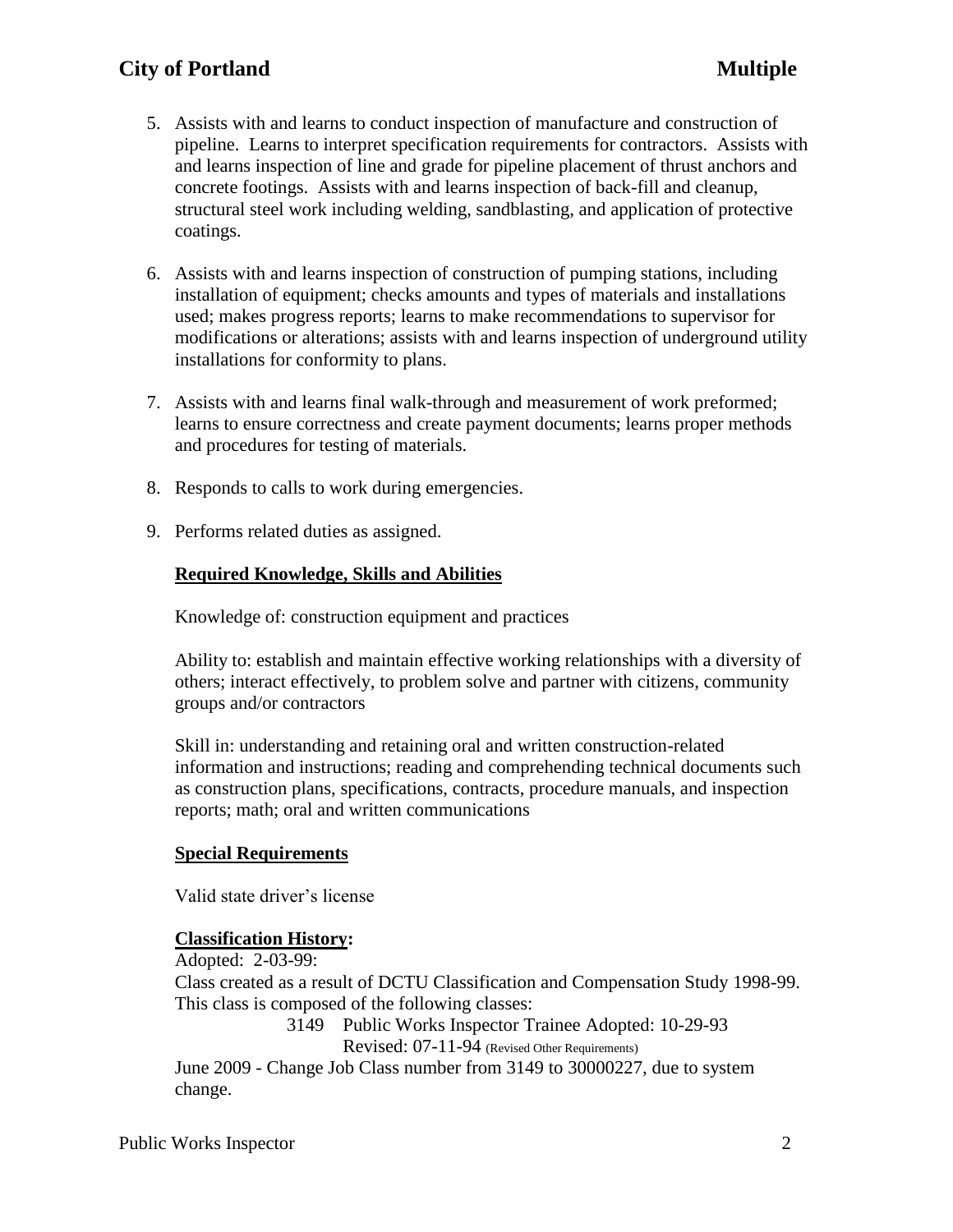# **Public Works Inspector - 30000228**

### **Distinguishing Characteristics**

The Public Works Inspector is distinguished from the Trainee levels in that it is the fully qualified journey inspector conducting independent field inspections. It is distinguished from other classes of inspectors by the focus on public works projects.

### **Typical Duties/Examples of Work**

- 1. Reviews engineering plans, specifications and contract documents related to a wide variety of civil construction projects; comments and makes recommendations and reports during pre-construction period; informs contractors of requirements.
- 2. Inspects and prepares daily reports on public works projects, such as pipeline, structure and street construction, for quality of work and material, for proper line, grade, slope, placement, and for adherence to stipulations and specifications, including ensuring contractor, personnel and public safety.
- 3. Inspects and prepares daily reports on methods of construction utilized by contractors. Investigates complaints relative to projects; checks for proper dimensions, quantities, and proper use of materials. Interprets plan requirements such as survey stakes and controls for projects; verifies accuracy and consistency with plans and drawings. Discusses, explains, interprets and relays changes to contractor during construction.
- 4. Inspects and prepares daily reports on the construction of curbs, sidewalks and street and other pavements for proper grade and slope. Checks forms for proper alignments and surfacing; checks crown before and after surfacing material has been laid down; inspects gravel, asphalt and other concrete mixes, and joint material going into pavement for quality.
- 5. Inspects and prepares daily reports on the manufacture and construction of pipeline, interpreting specification requirements for contractors; inspects line and grade for pipeline placement of thrust anchors and concrete footings; inspects back-fill and cleanup; inspects structural steel work including welding, sandblasting, and application of protective coatings.
- 6. Inspects and prepares daily reports on the construction of pumping stations, including installation of equipment; checks amounts and types of materials and installations used; makes progress reports and recommendations to supervisor for modifications or alterations; inspects underground utility installations for conformity to plans.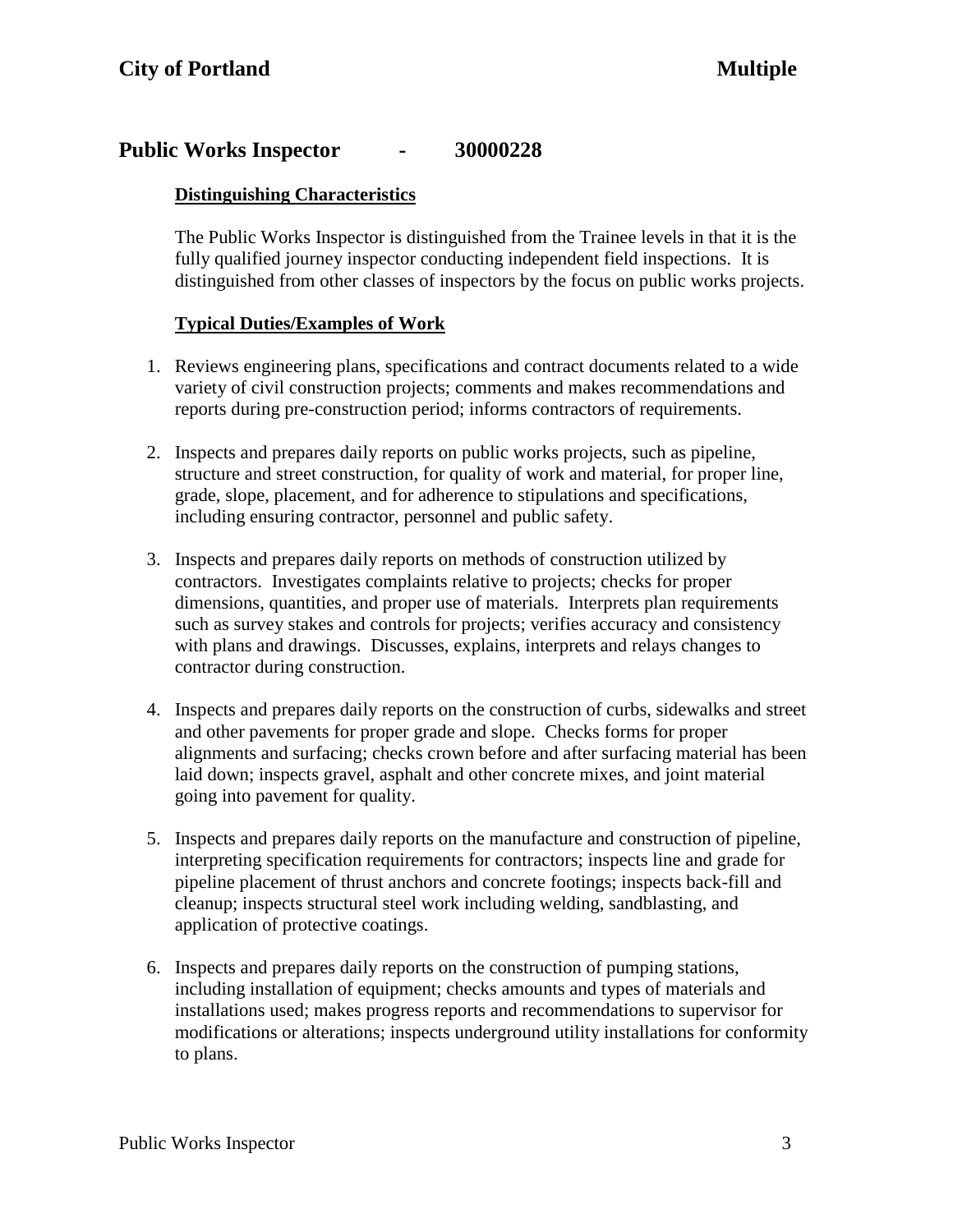# **City of Portland Multiple**

- 7. Provides final walk-through and measurement of work performed; ensures correctness and creates payment documents; arranges for and monitors testing of materials.
- 8. Performs related duties as assigned.

#### **Required Knowledge, Skills and Abilities**

Knowledge of: administration of construction public works contracts; construction processes methods, processes, materials and their use, characteristics, preparation and/or installation; construction specifications and standards. Characteristics and capabilities of construction equipment; construction surveying practices and requirements; safety practices to be followed during construction; quality standards and test methods for construction materials

Ability to: interact effectively, to problem solve and partner with citizens, community groups and/or contractors; establish and maintain effective working relationships with a diversity of others

 Skill in: reading and interpreting survey notes and performing survey-related computations. Reading and interpreting construction plans, specifications, codes, laws and contracts; math calculations associated with the computation or estimation of construction progress, dimensions, quantities and costs. Maintaining construction records; documenting daily construction activities and writing related reports; drafting; tools used in construction inspection. Establishing and maintaining effective working relationships with construction personnel, equipment operators, supervisors and crews, contractors

#### **Special Requirements**

Valid state driver's license

#### **Classification History:**

Adopted: 2-03-99:

Class created as a result of DCTU Classification and Compensation Study 1998-99. This class is composed of the following classes:

3150 Public Works Inspector I. Adopted 01-18-77 Revised 09-16-86, 06-05-89 June 2009 - Change Job Class number from 3150 to 30000228, due to system change.

### **Public Works Inspector, Senior - 30000229**

#### **Distinguishing Characteristics**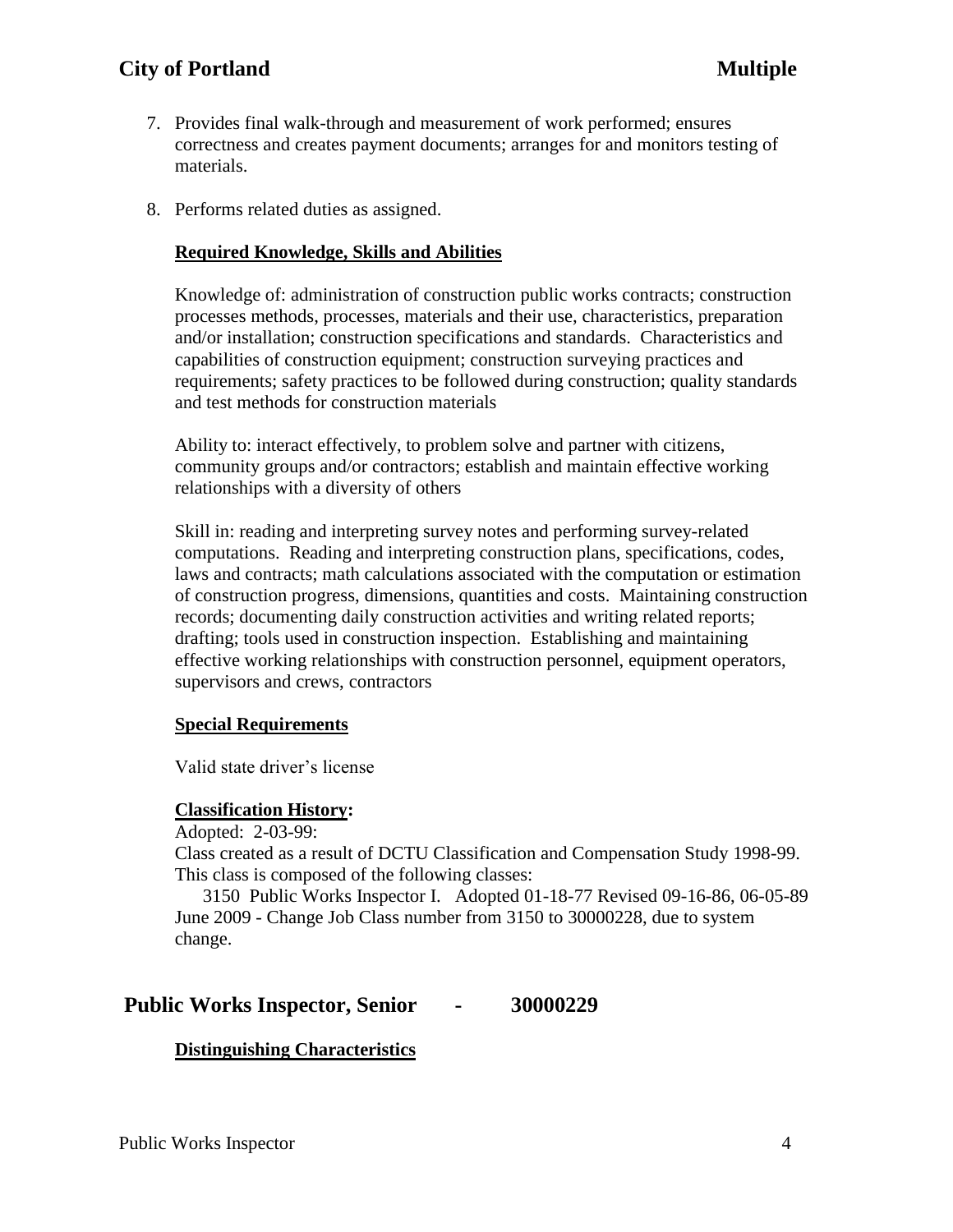The Public Works Inspector, Senior is distinguished from the journey level in that it provides lead direction, training and assignments to other inspectors or is regularly assigned to inspect public works projects that have a higher level of complexity. Typically these projects have tight schedules, involve extensive coordination among many stakeholders, and have high visibility and an increased level of community involvement.

### **Typical Duties/Examples of Work**

- 1. Attends project preparation, design reviews and pre-construction conferences; reviews plans and specifications; inspects project site to determine features, and anticipated construction problems; recommends design changes, and reviews cost estimates.
- 2. Works closely with property owners, contractors, and utility representatives to coordinate project, secure necessary clearances, and assists construction manager in resolution of impending issues and problems; attends job-site meetings.
- 3. Observes and checks for contractor compliance with construction safety measures; provides guidance to office and field staff to ensure contractor correction of unsafe conditions.
- 4. Directs final inspection work on major construction projects which involve the efforts of several or more inspectors or involve greater complexity, coordination, schedule sensitivity, and/or a high level of publicity and community involvement.
- 5. Assists in providing training and technical assistance to new and less experienced inspection personnel.
- 6. Provides input into making assignments and provides lead direction to inspectors.
- 7. Performs related duties as assigned.

### **Required Knowledge, Skills and Abilities**

 Knowledge: of safety practices to be followed during various and multiple construction processes

 Ability to: interact effectively, to problem solve and partner with citizens, community groups and/or contractors; establish and maintain effective working relationships with a diversity of others

Skill in: reviewing and interpreting current construction technology methods, materials, and applicable specifications; maintaining construction records; writing